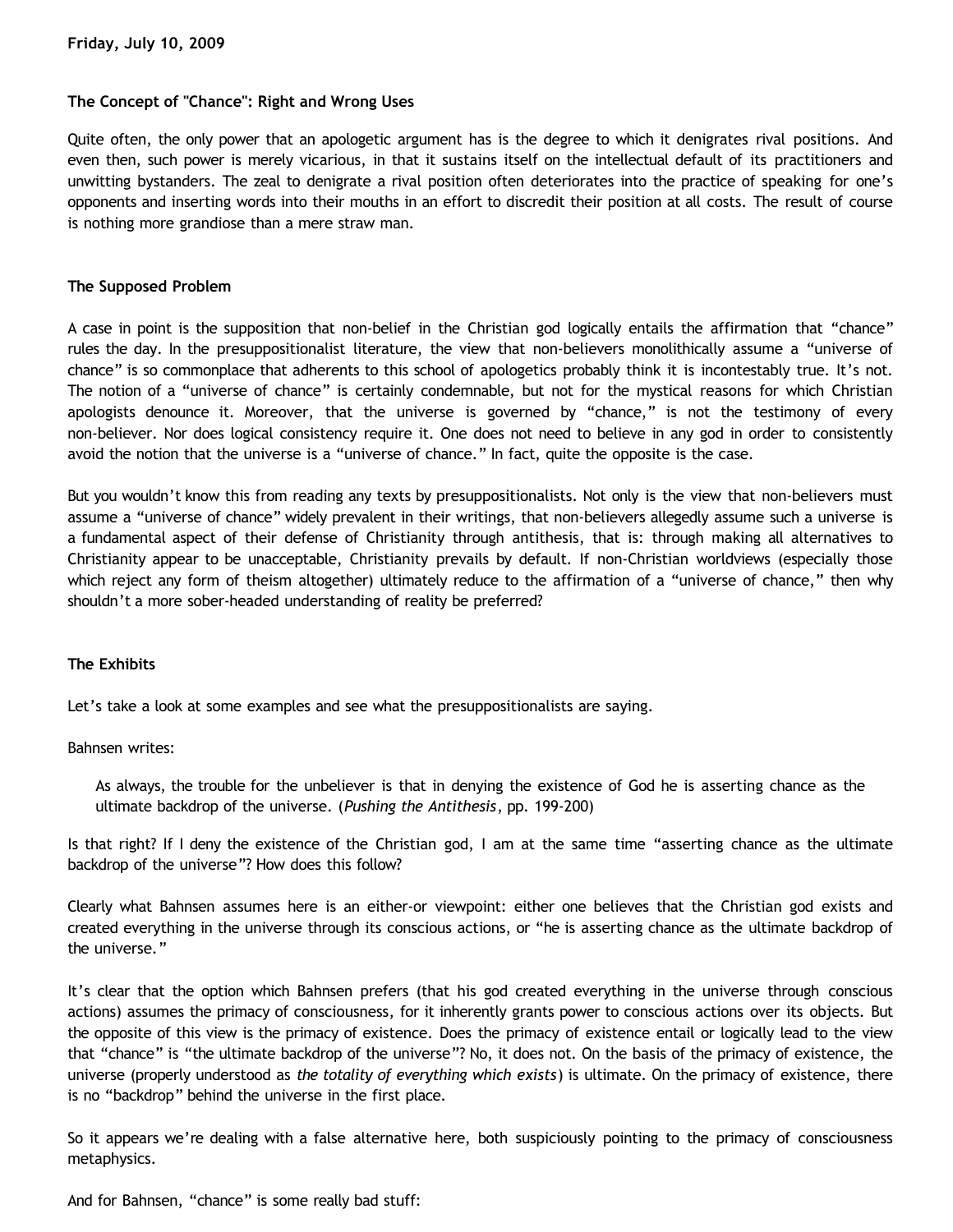Chance destroys the very possibility of meaning and significance, taking with it the notion of dignity. (*Pushing the Antithesis*, p. 226)

Elsewhere Bahnsen tells us that "chance" also destroys the conceptual activity of *counting*:

Counting involves an abstract concept of law, universals, or order – which contradicts the unbeliever's view of the universe as a random or chance realm of material particulars. (*Van Til's Apologetic: Readings & Analysis*, p. 42n.18)

You get the idea. "Chance" is a toxic substance which contaminates all non-believing thought. That's what we're supposed to believe.

## **Defining "Chance"**

What is this thing which presuppositionalists call "chance"? Is there some sweet moment where they finally identify what they're talking about?

## There is indeed!

In his [Van Til Glossary](http://thirdmill.org/newfiles/joh_frame/VT_A%20Van%20Til%20Glossary.html), John Frame tells us that by 'chance' presuppositionalists apparently mean

Events that occur without cause or reason.

So now we have a definition of what they're talking about.

## **A Sudden Problem?**

Oddly, however, Cornelius Van Til – the granddaddy of this school of apologetics – emphatically announces that:

About chance no manner of assertion can be made. (*The Defense of the Faith*, p. 127)

It seems that Van Til just made an assertion about something about which he says "no manner of assertion can be made." It's even worse for John Frame, who actually gives a definition for 'chance' above. If it were truly the case that "no assertion can be made" about 'chance', Frame's definition would not be possible. You cannot define something about which "no assertion can be made," for the definition itself would be an assertion about it. In fact, if what Van Til says were true, we could have no idea of what he's talking about when he says that "no manner of assertion can be made" about something.

It seems that presuppositionalists need to get their act together. Indeed, Van Til's stipulation about 'chance' is quoted in Bahnsen's book *Pushing the Antithesis* (p. 208), with no acknowledgement of the contradictory nature of such a statement. Perhaps it just slipped by him?

### **Exploring the Problem as Presuppositionalism Views It**

Moving on, Bahnsen tells us why "chance" is such a problem:

In a chance universe, all particular facts would be random, have no classifiable identity, bear no pre-determined order or relation, and thus be unintelligible to man's mind. (*Van Til's Apologetic: Readings & Analysis*, p. 38n.10)

If it appears that Bahnsen is mixing metaphysics here, you're right. By setting up the problem in the manner that Bahnsen does here, he is attempting to blur a fundamental distinction by advancing a package-deal cast in an either-or struggle. "Random" here is pitted expressly against "pre-determined order," which of course implies a ruling consciousness which does the pre-determining. The implication here is (i) either facts are arranged according to some " pre-determined order" (and therefore not "random") and therefore have "classifiable identity" and consequently are not "unintelligible to man's mind," or (ii) they are "random" and "have no classifiable identity" and consequently "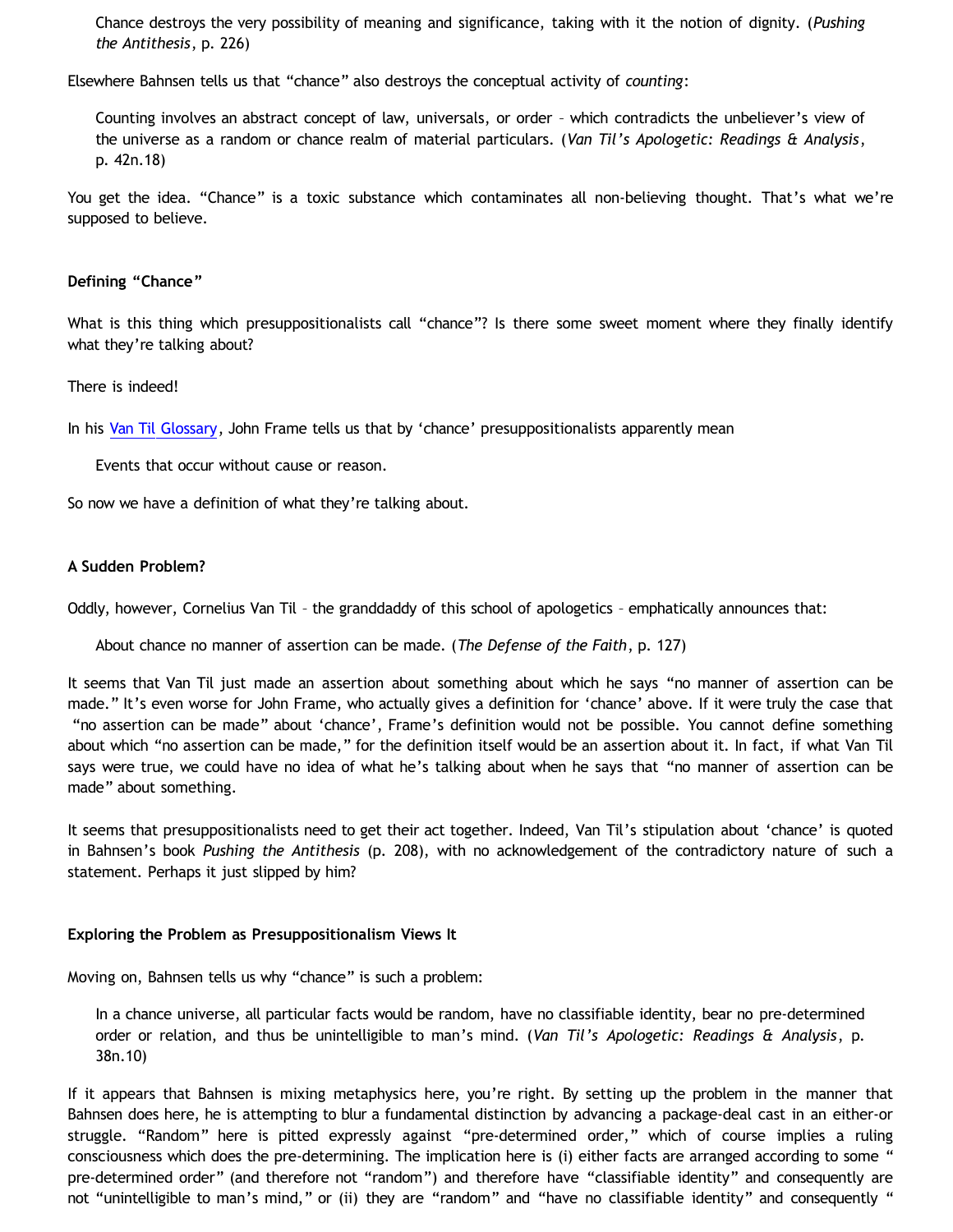unintelligible to man's mind." The resulting dichotomy seeks to compel thinkers to accept the need for a ruling consciousness which "accounts for" the "pre-determined order" allegedly necessary for facts to have identity and be intelligible as they reject the alternative which renders facts "unintelligible to man's mind."

Here is where Bahnsen is in bad need of some serious premise-checking. The question he should have been asking is whether facts are objective (i.e., exist independent of anyone's conscious intentions) or subjective (i.e., ultimately dependent on someone's conscious intentions). But this would remove the obscurity which is so vital to Bahnsen's apologetic strategy. If facts are objective, then this would mean that they are what they are (i.e., have identity) *independent of consciousness*, which would fall far short of implicating theism as the proper philosophical basis for the intelligibility of facts. To imply theism, Bahnsen needs the element which he did stipulate, namely "pre-determined order," which of course suggests a ruling consciousness which a consciousness capable of pre-determining the nature of facts and responsible for the identity which the facts actually possess. But this would entail that facts are in the final analysis subjective, i.e., ultimately dependent upon a form of consciousness.

As a result, Bahnsen is essentially package-dealing "classifiable identity" with the primacy of consciousness metaphysics. This package-deal is then pitted in a false dichotomy against a rival position, namely "a chance universe, " which – given its alleged commitment to facts having "no classifiable identity" and being "unintelligible to man's mind" – is to be rejected. Bahnsen's package-deal, then, intends to prevail by default, implicating theism as the only paradigm in which facts could have "classifiable identity" and thus be "intelligible to man's mind."

But as I have pointed out elsewhere (e.g., [here](http://bahnsenburner.blogspot.com/2009/07/does-logic-presuppose-christian-god.html)), identity is concurrent with the *objective* fact of existence. Even more, the law of identity necessarily implies the primacy of existence. To exist is to be something (identity), and this fact obtains *independent of consciousness*. The recognition that objects (including the facts which we discover in the world) have identity is wholly incompatible with the metaphysical basis of Bahnsen's theism, namely the primacy of consciousness. In fact, it is on the basis of Bahnsen's theism that facts would ultimately be subject to the whims of a supernatural consciousness (which is not constrained by any external limitations), and what could be more "random" than this? As Van Til pointed out:

God may at any time take one *fact* and set it into new relation to created law. That is, there is no inherent reason in the facts or laws themselves why this should not be done. It is this sort of conception of the relation of facts and laws, of the temporal one and many, imbedded as it is in the idea of God in which we profess to believe, that we need in order to make room for miracles. And miracles are at the heart of the Christian position. (*The Defense of the Faith*, p. 27)

On the Christian position, then, which Bahnsen is seeking to validate, facts *must* be subordinate to conscious intentions. In other words, some form of consciousness must hold *metaphysical primacy* over the facts in order for them to be under such control. This is the subjective theory of facts: the facts are what they are only because some conscious subject has determined (or "pre-determined") them to be what they are. And given the immense leeway which Van Til claims on behalf of his god's sovereignty over facts, any fact which you or I may be regarding could be changed ("set into new relation to created law") at any moment. Certainly Van Til  $\alpha$  co. do not think their god needs our prior approval, or to provide us with advance notification, in order to set any fact "into new relation to created law. " So from man's perspective, the facts couldn't be anything other than utterly random, for they are subject to divine whim. And we know that this is whim because "there are no limitations on [the Christian god's] knowledge, power, or presence" (John Frame, *Apologetics to the Glory of God*, p. 101), and the laws of logic are not "principles outside of God to which He must measure up" (Bahnsen, *Pushing the Antithesis*, p. 210). And even to the extent that this god supposedly "observes the laws of logic," it is "not because there are laws 'above' him to which he must conform, but because he is by nature a logical person" (Frame, Op. cit., p. 158). But even here we find the disclaimer that this refers to "God's own logic, which may not be identical to any humanly devised logical system" (Ibid.). So even though this god "observes the laws of logic," it could be an altogether different type of "logic" than what you and I might have in mind; it's "God's own logic." Which can only mean: all bets are off. Divine whim is the ultimate governing factor in determining ("pre-determining") what the facts and their "relation to created law" may happen to be. As Psalms 115:3 confirms: "our God is in the heavens; He does whatever He pleases."

So ironically, where Bahnsen carries on as if he were concerned about preserving facts from "randomness" and having " no classifiable identity," the metaphysical position to which he wants to associate facts relegates them to precisely this by making them subject to a supernatural consciousness which "does whatever He pleases."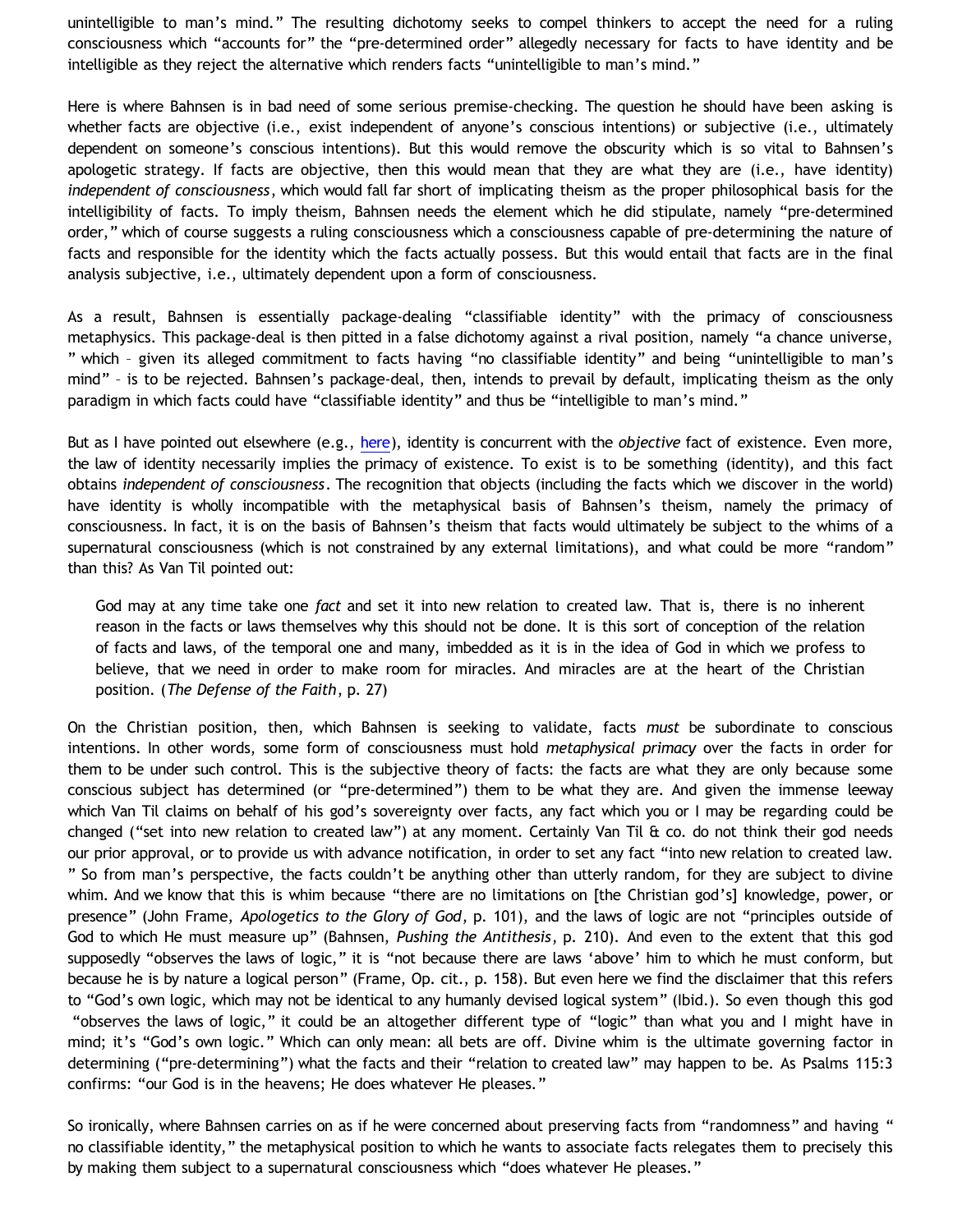So the solution to the "problem" which apparently worries Bahnsen, is adherence to the primacy of existence metaphysics. This entails the axioms of existence, identity and consciousness in their proper relationship. Since existence exists independent of consciousness, and to exist is to be something specific (i.e., to have identity), facts are what they are independent of consciousness. This means they have identity, this means they are not "unintelligible to man's mind." Moreover, this does not entail that facts are "random" or the product of "chance" or that we live in "a chance universe." More on this will be brought out below.

It is through such gimmicks as those we've seen above (package-deals, false dichotomies, etc.) that presuppositional apologists insinuate that the assumption of what they call a "chance universe" is a corollary of rejecting the view that the universe was created and is ruled by a supernatural consciousness. Reject the Christian god, and you're stuck with " a chance universe." Apparently we are to think this consequence results automatically, as Van Til explains:

In every non-Christian concept of reality brute facts or chance plays a basic role. This is so because any one who does not hold to God's counsel as being man's ultimate environment has no alternative but to assume or assert that chance is ultimate. Chance is simply the metaphysical correlative of the idea of the autonomous man. (*The Defense of the Faith*, p. 140)

By "autonomous man" Van Til essentially has in mind any human being (male or female) who has not surrendered his mind to the dictates of Christian god-belief. So even though "chance" is something about which "no manner of assertion can be made," it's clear that Van Til conceives of "chance" as a "metaphysical correlative" of the non-believer's mindset. Apparently this means some kind of ontological corollary to non-belief in the Christian god in which "chance" is some kind of power, force or elemental phenomenon responsible for the existence and nature of the universe. The important point to note here is that, for Van Til (and apparently for other presuppositionalists cited as well), "chance" is *metaphysical*. And if we consider John Frame's definition ("events that occur without cause or reason "), "chance" seems to be understood by these writers as some kind of metaphysical alternative to causality. This will become relevant in my criticism below.

This supposed bond between "autonomous man" and "a chance universe" apparently has quite a pedigree. Van Til traces this fatal association back to the myth of Adam:

When Adam, for all men, refused to take God's prediction of punishment for disobedience seriously, he virtually said that the facts and laws of the universe are not under God's control but operate by virtue of Chance. This is the ultimate and utter irrationalism. (*The Defense of the Faith*, 1st ed., p. 237; quoted in Bahnsen, *Van Til's Apologetic: Readings & Analysis*, p. 392)

Again we find that presuppositionalism's denigration of non-Christian worldviews trades on a false dichotomy: either the universe was created by a conscious being and everything which takes place within it is ruled by a conscious being's intentions (cf. "God's thoughts make the world what it is and determine what happens" – Greg Bahnsen, *Van Til's Apologetic: Readings & Analysis*, p. 243), or it is a product of "chance" and every "event" which takes place within it " occur[s] without cause or reason." We find this false dichotomy affirmed over and over, in one manner or another, perhaps on the hope that readers will accept it as true uncritically.

The reason why these are the only options considered, is that by limiting the alternative to these two options the apologist can give his preferred position the appearance of having the intellectual advantage. Again, the tactic here is to camouflage the Christian position as the more sensible while describing the only alternative considered in so denigrating a manner that no one would want to be associated with it. Persuasion, not proof, seems to be the goal behind such measures. As validation of this analysis, we only need to recognize that, if Christianity really did have an intellectual advantage, such arbitrary dichotomies would not be needed. And so far, we're told that these are the only two alternatives available. I've seen no argument which limits our options to the two alternatives considered by Bahnsen & co., and as my above analysis demonstrated, the presuppositionalists' preferred alternative lands them right back into the randomness which they feign to despise.

But the charade continues. For instance, as "marks of the natural man in his attitude toward the interpretation of the facts (events) of the world," Van Til listed the following:

The facts of man's environment are not created or controlled by the providence of God. They are *brute* facts, uninterpretated and ultimately irrational. The universe is a *Chance* controlled universe. (*The Protestant Doctrine of Scripture*, quoted in Bahnsen, *Van Til's Apologetic: Readings & Analysis*, p.310)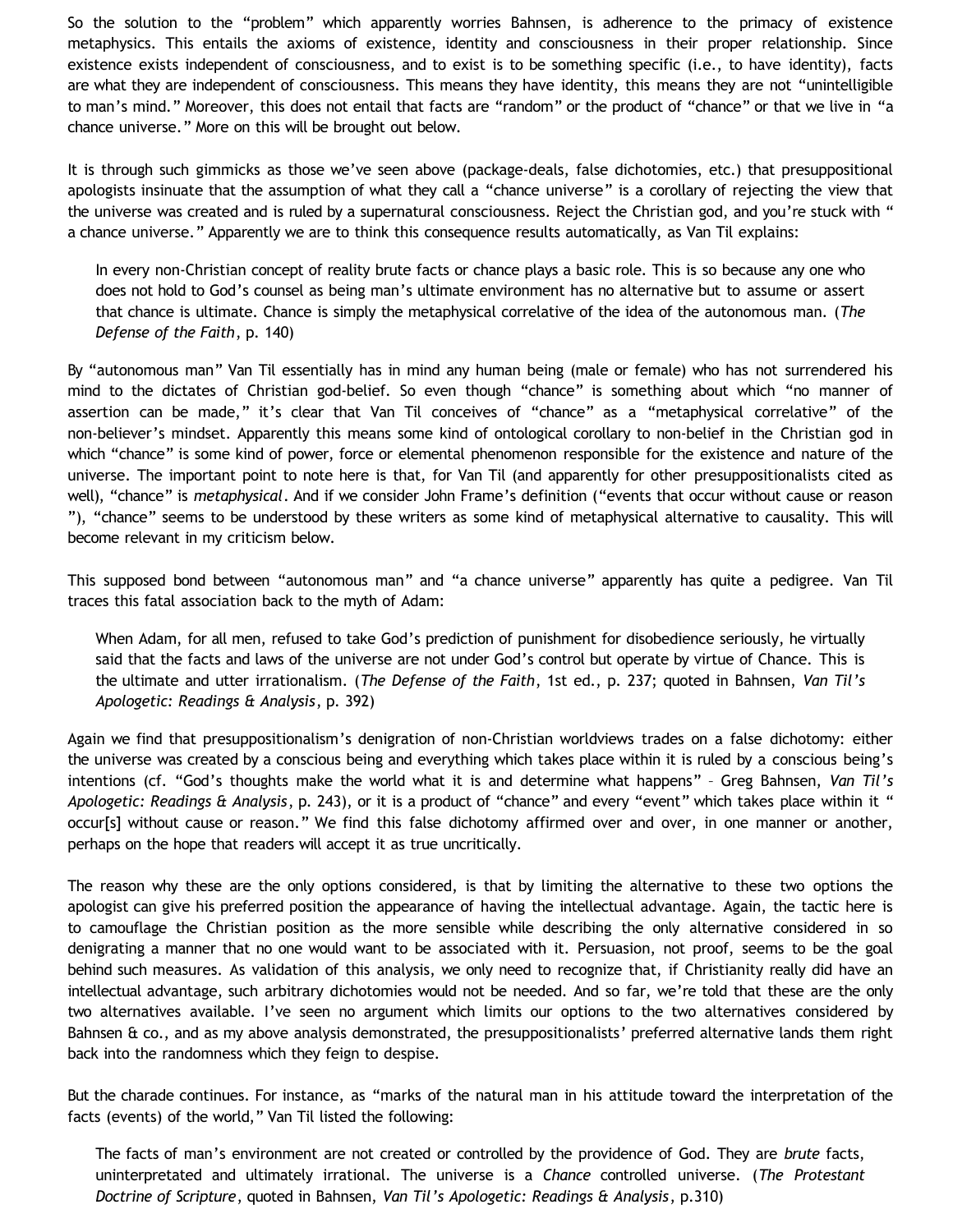Again, we see only two alternatives in play here: either the universe was created by the Christian god and "the facts of man's environment" are "controlled by the providence of God," or "the universe is a *Chance* controlled universe." Note again that "chance" here is used to denote some otherwise unidentified metaphysical phenomenon which somehow has the power to "control" the universe. The alternative to theism described here is apparently intended to give the reader the impression of an unstoppable chaotic force behind a wall of knobs, switches and dials randomly generating events around the universe and frantically manipulating the objects within it. Van Til must have imagined that this is what non-Christians believe about the universe.

But the presumption of the primacy of consciousness underlying the Christian alternative which presuppositionalism wholeheartedly endorses is not hard to spot. Observe the following statement by Bahnsen, in which the same false dichotomy is being reiterated:

In the non-Christian outlook, the space-time universe exists and is intelligible apart from God; whatever happens is random, and facts are not preinterpreted, related, or controlled by a personal mind. (*Van Til's Apologetic: Readings & Analysis*, p. 313)

It is true that the universe is intelligible, and if it's the case that the presuppositionalist's god does not exist to make it so, then the presuppositionalist needs to get over it. However, it does not follow from the fact that the Christian god is an irrational fantasy that "whatever happens is random." Nor do facts need to be "preinterpreted, related, or controlled by a personal mind" in order to be causal as opposed to "random" (or "chance-controlled," which denies causality). The universe is the sum total of all that exists, and it is a fact that it exists. As such, it would commit the [fallacy of the stolen concept](http://bahnsenburner.blogspot.com/2008/06/stolen-concepts-and-intellectual.html) to affirm that the universe is a product of something prior to it. To suppose that the universe is a product of something prior to it, is to affirm the existence of this something prior, but since the concept ' universe' includes *everything* which exists, one would essentially be affirming the existence of something which exists outside the sum total of everything which exists. This is the case even if one wants to assert, as Christians do, the existence of some "personal mind" prior to the universe, a consciousness which allegedly *created* the universe and which "*controls whatsoever comes to pass"* (Van Til, *The Defense of the Faith*, p. 160; italics added). It is in this way that affirming the existence of the Christian god also commits the fallacy of the stolen concept, since this is the fundamental error of any position which ultimately rests on the primacy of consciousness metaphysics.

So just as we rightfully begin with the fact that existence exists as an irreducible primary, we begin with the existence of the universe by extension.

Whether one holds to the primacy of existence (the *objective* view of reality) or the primacy of consciousness (the *subjective* view of reality), has a dramatic impact on his understanding of the nature of facts (for further discussion on the nature of facts, see my [Rival Philosophies of Fact](http://bahnsenburner.blogspot.com/2008/11/rival-philosophies-of-fact.html)). On the basis of the primacy of existence, the facts do not conform to anyone's conscious intentions. Wishing, emoting, evading, fantasizing and pouting will not alter them. On the basis of the primacy of consciousness, however, facts do ultimately conform to someone's consciousness, and consequently can be altered by the [wishing](http://bahnsenburner.blogspot.com/2006/12/wishing-and-christian-deity.html), [imagining,](http://bahnsenburner.blogspot.com/2008/06/faith-as-hope-in-imaginary.html) [pleasure](http://bahnsenburner.blogspot.com/2005/04/gods-good-pleasure-principle-and.html) and [mood swings](http://www.geocities.com/Athens/Sparta/1019/Unchanging_God.htm) of the ruling consciousness. It is because Christianity rests on the primacy of consciousness that its adherents cannot consistently reject the view that wishing makes it so.

Failing to grasp this distinction, however, Van Til taught his students that non-Christians, by virtue of their non-Christian conception of the world, "assume the idea of brute fact in metaphysics" (*The Defense of the Faith*, p.147). Here we have another connotation-rich description which is supposed to make readers suspicious of non-Christian philosophies before examining them. Bahnsen explains "the idea of brute fact in metaphysics" as:

the view that there is no plan or purpose for events, and that the facts have no necessary relationship to each other and require no interpretive context to be known and understood; everything happens randomly, "by chance." (*Van Til's Apologetic: Readings & Analysis*, p. 268n.20)

Here we see again another package-deal being foisted on us by means of yet another false dichotomy. By "the view that there is no plan or purpose for events," Bahnsen does not allow for the distinction between the metaphysically given and the man-made. There are in fact some events which are the result of human initiation (such the production of an automobile in a factory) which are undeniably purposeful and executed according to a plan. On the other hand, there are events which are clearly not the result of human initiation, such as the sprouting of a weed on some abandoned patch of land. To say that there is "planning" behind this is nonsensical, but according to Bahnsen's worldview there is a supernatural consciousness worthy of worship which busies itself planning such things.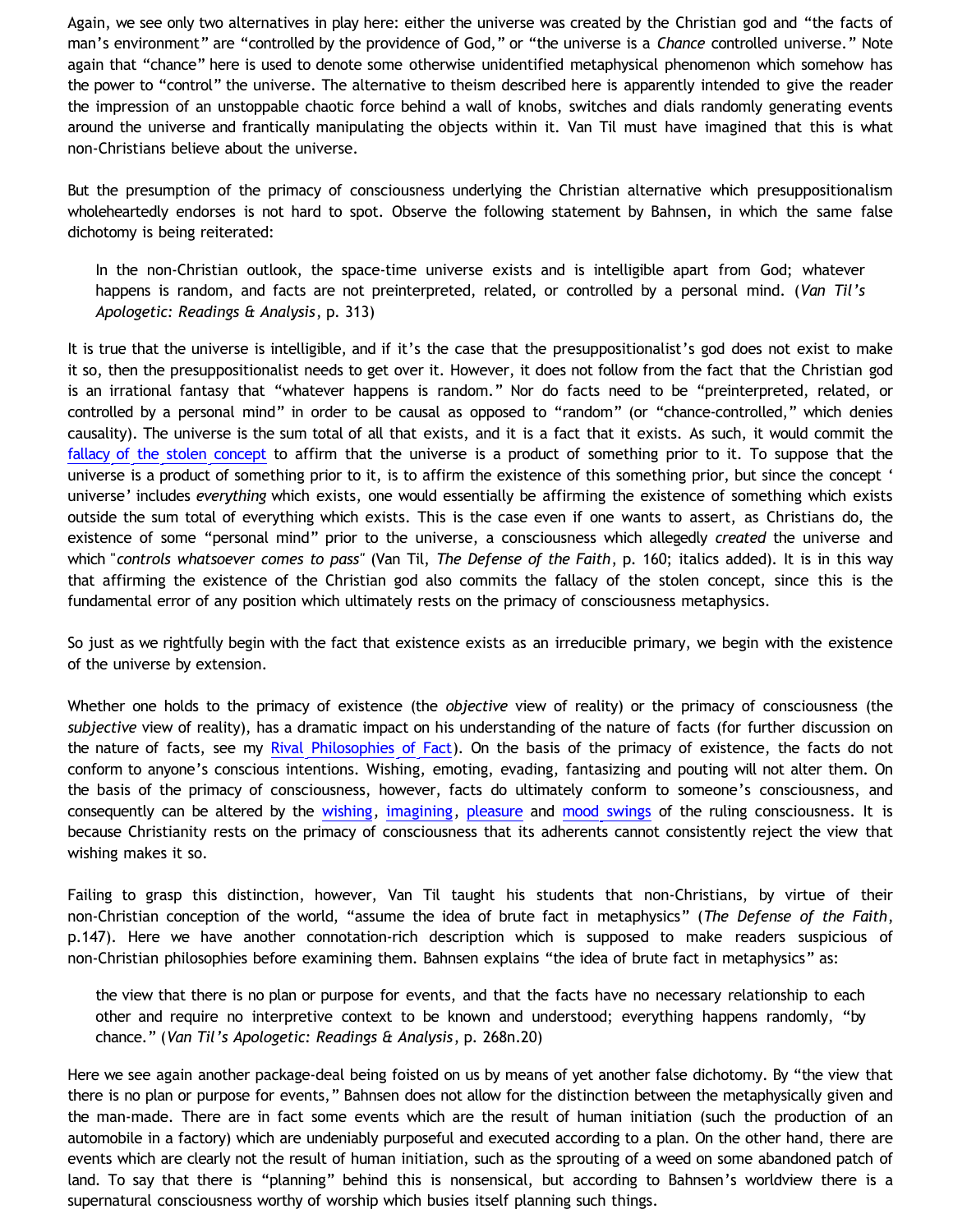But where Bahnsen errs is in supposing that the view that the sprouting of a weed in an abandoned patch of land is not the result of planning logically entails the view that such events happen causelessly (since he says it "happens… 'by chance'," and "chance" as we saw above denotes "events which occur without cause or reason"). Yes, there is a cause for the weed's sprouting; it did not sprout "by chance" if "by chance" essentially means "without cause." The either-or of Bahnsen's false dichotomy here essentially states that either everything happens according to some cosmic plan, or it happens without any cause whatsoever. I see no reason whatsoever to accept such a view, and good reasons to reject it (since activity like a weed sprouting out of the ground definitely has a cause even if it is not "planned" by some supervising mind).

Now it should be clear that it is utterly misrepresentative for presuppositional apologetics to characterize non-Christian worldviews as necessarily assuming or unable to consistently avoid a "universe of chance" as Bahnsen & co. describe it here. Given Frame's definition of "chance," a "universe of chance" would be a universe in which the "events that occur " within it "occur without cause or reason." While there may be non-Christians here or there who might affirm something as bizarre as this, I can't say I've ever encountered any myself, and I know for a fact that Objectivism neither teaches this nor affirm positions which inevitably lead to this view. Moreover, in the case of those occasional non-theists who are quoted affirming that things in the universe happened "by chance" (Bahnsen quotes a few examples on pp. 206-207 of *Pushing the Antithesis*), I suspect that if you asked them for clarification, they would not deny causation in the activities they speak about. At any rate, I see no reason why one would need to, or why denying Christianity entails denying causality or adopting the "chance universe" view which Bahnsen has described so vividly for us.

## **Cutting Both Ways**

Christians often say that, if the universe was not created by a supernatural being (preferably by the one which they worship), then it exists "by chance," as a "random" fluke, and that it is therefore "irrational." Not only does this kind of claim misappropriate the concept of rationality (the concept 'rationality' applies to actions, including thought, chosen by a consciousness capable of conceptual thought, not to sticks and stones, water droplets or asteroid belts), it can safely be said that if it is valid for the Christian to speak for the non-Christian's position in this manner, there's no reason why the non-Christian cannot do likewise. "God is uncaused and eternally self-existent," explains Bahnsen. " There is nothing prior to God accounting for His origin and existence" (*Pushing the Antithesis*, p. 60). Like the non-Christian, the Christian too begins with something that was not created by a supernatural (or any other) being. So just as the non-Christian is said essentially to hold that the universe exists "by chance" and is thus "irrational," so too must the Christian believe that his god exists "by chance" and is thus "irrational."

And it wouldn't stop there. The "chance-boundedness" of theism turns up all over the place. For instance, when Christians say that their god is "rational," it must be "just by chance" that it's rational; when Christians say that the laws of logic "reflect" the nature of the Christian god, it must be "just by chance" that they do this; when they say that the Christian god chose to save them from their sins, it must be "just by chance" that the Christian god chose to do this. And so on.

### **A Two-fold Correction**

All of these characterizations of non-Christian positions err in two significant ways:

1) They treat the concept 'chance' as if it were a metaphysical concept (it's not, 'chance' is an *epistemological* concept), and

2) They supppress the fact that one is not committed to denying the causality of events simply because he rejects either Christian god-belief or the metaphysical subjectivism at the basis of the Christian religion.

Let's examine these two points in detail.

First, it is important to notice how presuppositionalists are using the concept 'chance' in their characterizations of non-Christian worldviews. As Van Til makes it clear above, he is using "chance" to refer to some *metaphysical*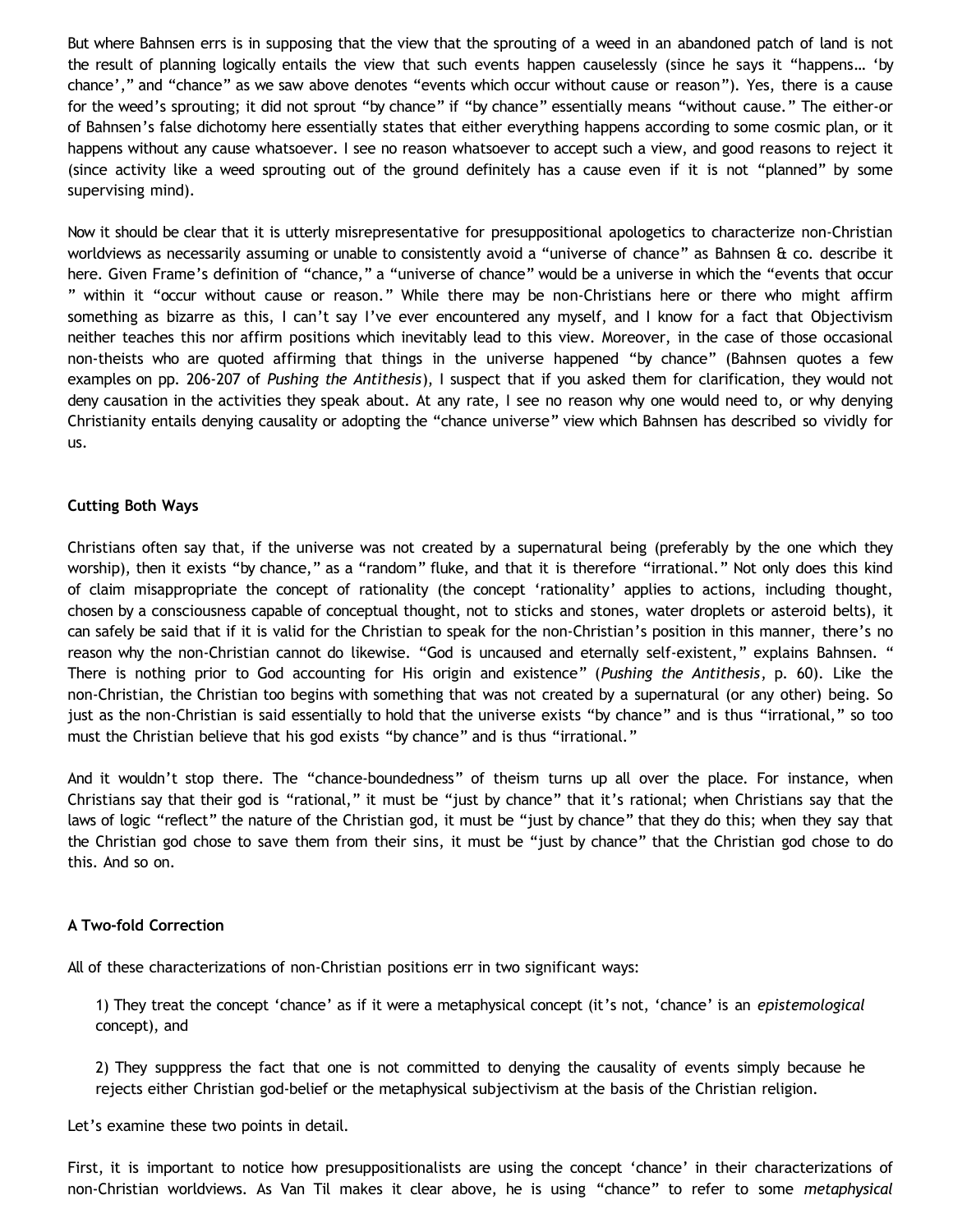phenomenon, as if it were a type of force, energy, or substance controlling the universe and the activity which takes place within it. I know of no such phenomenon which somehow causes events to happen "without cause" (as Frame's definition requires). Rather, 'chance' is an *epistemological* concept which is used to indicate a probability assessment, or that the series of causes leading up to an action or set of actions is unknown or only partially known. Both of these are epistemological concerns, not metaphysical forces acting "behind the scenes" cancelling out the law of causality.

Say for instance, that I was walking along a sidewalk one day and "by chance" a twenty dollar bill happened to be blowing across my path just as I came upon it. (This actually happened to me in 2004.) Had the bank note blown by 15 seconds earlier or five seconds later, I probably would not have seen it. I might say that this happened "by chance" because I am personally unaware of where the twenty came from, how long it was rolling around on the street, what snags it might have encountered prior it to being blown into my range of vision, etc. But surely I am not denying the fact that certain causes culminated in my encounter with it. By saying that I came upon the bill "by chance," I am not invoking some metaphysical alternative to causality, such that Frame's definition and the presuppositionalists' characterizations could at all be said to apply. Nor does saying that this one event happened "by chance" suggest that we live in "a chance universe" in which all "events… occur without cause or reason." In no way am I denying the law of causality by referring to this incident as a "chance" occasion.

This leads to the second point. It is important also to notice that disbelief in the Christian god or other supernatural being which allegedly created the universe and "controls whatsoever comes to pass" (Van Til, *The Defense of the Faith*, p. 160), does not in any way commit a person to the belief that the universe is "controlled by chance," that "events… occur without cause," etc. The law of causality is the law of identity applied to action. Since to exist is to be something specific, action – since it also exists – also has identity. The concept of causality is based on the recognition that an entity's actions necessarily depend on the nature of the entity performing them. There's no need to suppose that a god is needed to be responsible for this arrangement, for the same law would necessarily apply to any god proposed to exist. The proof for this is the fact that such proposals by their nature assume the very relationship which the law of causality identifies between the god it proposes and the actions it allegedly performed to make the objects we perceive act as they do. Theistic proposals ignore this, thus committing themselves to a series of [stolen concepts](http://bahnsenburner.blogspot.com/2008/06/stolen-concepts-and-intellectual.html). Causality has its basis in existence, which is both metaphysically and conceptually irreducible. There is no "other side" to existence. There is no "transcending" existence. The only alternative which human beings have to existence is what they can [imagine,](http://bahnsenburner.blogspot.com/search/label/imagination) and the imaginary is not real.

Even when someone exclaims, "What are the chances of that happening?!" he's essentially talking about *probability*, which properly belongs in the province of epistemology. (Here I recommend Peikoff's discussion of the concepts of possibility and probability in his book *Objectivism: The Philosophy of Ayn Rand*, pp. 175-179.) Probability is not some mystical force controlling reality behind the scenes.

In one of his lectures on science, Binswanger points out how we often give probabilities value-laden significance which is not inherent in the probabilities considered in and of themselves. There's nothing wrong with this per se, but it can skew our understanding of the relevant facts if it is not recognized. To illustrate this, Binswanger uses the example of an ordinary deck of cards. Give the deck a thorough shuffling, and then draw four cards off the top. Suppose you immediately draw four aces. You'd probably say something like "What are the chances of that happening?!" Had you drawn the seven of clubs, the three of hearts, the ten of diamonds and the nine of spades, you'd probably not see anything significant about this. But in fact the odds of drawing this hand are the same as drawing all four aces. That's because every card in the deck is just as unique as the next. There's only one seven of clubs just as there's only one ace of spades. The reason why we place more significance on the hand with four aces is because this has significant value in actual play, such as in a hand of poker.

This is just one of the reasons why we need not be so impressed by claims of statistical improbabilities in regard to naturally recurring phenomena so delightfully quoted by theistic apologists, such as in the case of the emergence or development of life on earth. Even if apologists successfully resist the temptation to inflate their statistical calculations to make natural phenomena seem all the more improbable, why should their statistics impress us? Something's got to happen, and improbable things happen all the time, such as drawing four unique cards from a shuffled deck, meeting one's future spouse for the first time, or handling a five dollar bill with a specific serial number.

In my wallet I have a five dollar bill with the serial number FD83499689A. Of all the millions upon millions of five dollar bills which have circulated (according to the [US Department of the Treasury FAQs,](http://www.treas.gov/education/faq/currency/production.shtml) "the Bureau of Engraving and Printing (BEP) produced approximately 38 million notes a day" in fiscal year 2007, "with a face value of approximately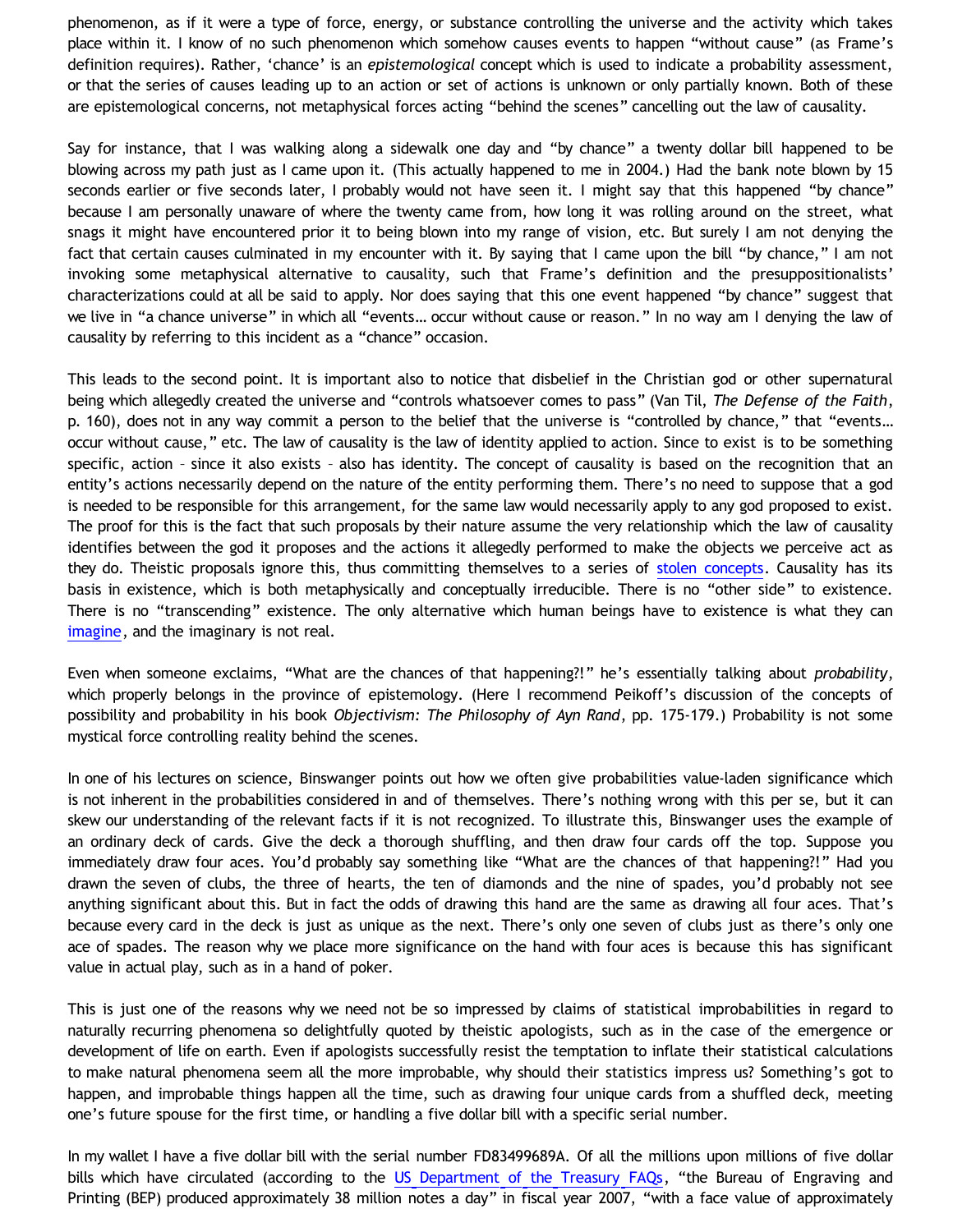\$750 million"), what are the chances that *this one* should one day find its way into my hands? I'd suppose the probability is astronomically small, but yet it happened all the same. And yet my worldview in no way requires that this particular five dollar bill wound up in my hands "without cause."

Say that on the spur of the moment, I decide to take a road trip. As I drive across the country from my native California, I take a left at Albuquerque, and after a few twists and turns and rolls of the dice I find myself in a city I've never visited before, Pittsburg, Pennsylvania. As I make my way into this city I decide that I want to stop and get out and walk around a bit. So I look for a place to park my car. Eventually I find a large public parking structure with six or eight floors, drive in and meander through the structure's bosom until I find a vacant spot. I carefully ease my 2003 Ford Focus into the spot and turn off the engine. Then I think to myself, "what were the chances that sometime in my life I would one day end up parking my car in this particular parking spot?" Astronomical, right? Of all the thousands of parking spots in Pittsburg, PA, it's already a statistical improbability. But given the context that I had no prior intention of going to Pittsburg in the first place, that I could have gone to any other city, or could have decided not to take a road trip in the first place, this very well might not have happened at all. Given this overall context, which includes my own choices and actions, it seems so improbable that I should one day park my car in this one specific parking spot in Pittsburg, PA, that one might suppose that it's not possible at all. But in fact it happened. And it is completely natural, wholly consistent with "naturalistic" presuppositions, and in no way an affront to the law of causality. No laws of nature have been defied, and the outcome in fact does have a causal basis.

Does any of this require that I throw up my hands in despair and suppose that an invisible magic being is responsible for it all? No, not at all. At no point in any of this is the primacy of existence brought into question or doubt. Consequently, the moral of the story is that presuppositionalism's tendentious usage of "chance" is nothing more than a big bluff, one which ironically backfires on itself.

## by Dawson Bethrick

Labels: ["Chance"](http://bahnsenburner.blogspot.com/search/label/%22Chance%22), [Concepts,](http://bahnsenburner.blogspot.com/search/label/Concepts) [Facts,](http://bahnsenburner.blogspot.com/search/label/Facts) [Presuppositional Gimmickry](http://bahnsenburner.blogspot.com/search/label/Presuppositional%20Gimmickry)

*posted by Bahnsen Burner at [8:00 AM](http://bahnsenburner.blogspot.com/2009/07/concept-of-chance-right-and-wrong-uses.html)*

### **6 Comments:**

### [Dan Doel](http://www.blogger.com/profile/16761291400347369301) said...

This line of argumentation seems very similar to the common Christian objection that 'without my god, life has no purpose/meaning.' Which of course is an objection that's true enough if you're determined to find the purpose of your existence in the same way a hammer might. It's just that the presuppositionalist has dialed the thinking up to 11.

It feels like a position you'd arrive at by equivocation. First you say, "without god, events are up to chance, in that they're not dictated by some divine overlord; they just happen with no conscious plan." And then you switch in the definition of "chance" meaning the world would be completely unintelligible and have no discernible causality. Except the presuppositionalist has removed the equivocatory reasoning, and simply presents you with the dichotomy that results.

### [July 11, 2009 12:17 AM](http://bahnsenburner.blogspot.com/2009/07/1470292227801961672)

## [Bahnsen Burner](http://www.blogger.com/profile/11030029491768748360) said...

Dan,

Thanks for your comment. You've made some very well stated points.

In connection with your first statement, I've recently written on [Theistic Misuse of the Concepts of Meaning, Value and](http://bahnsenburner.blogspot.com/2009/06/theistic-misuse-of-concepts-of-meaning.html) [Purpose](http://bahnsenburner.blogspot.com/2009/06/theistic-misuse-of-concepts-of-meaning.html).

Regards, **Dawson**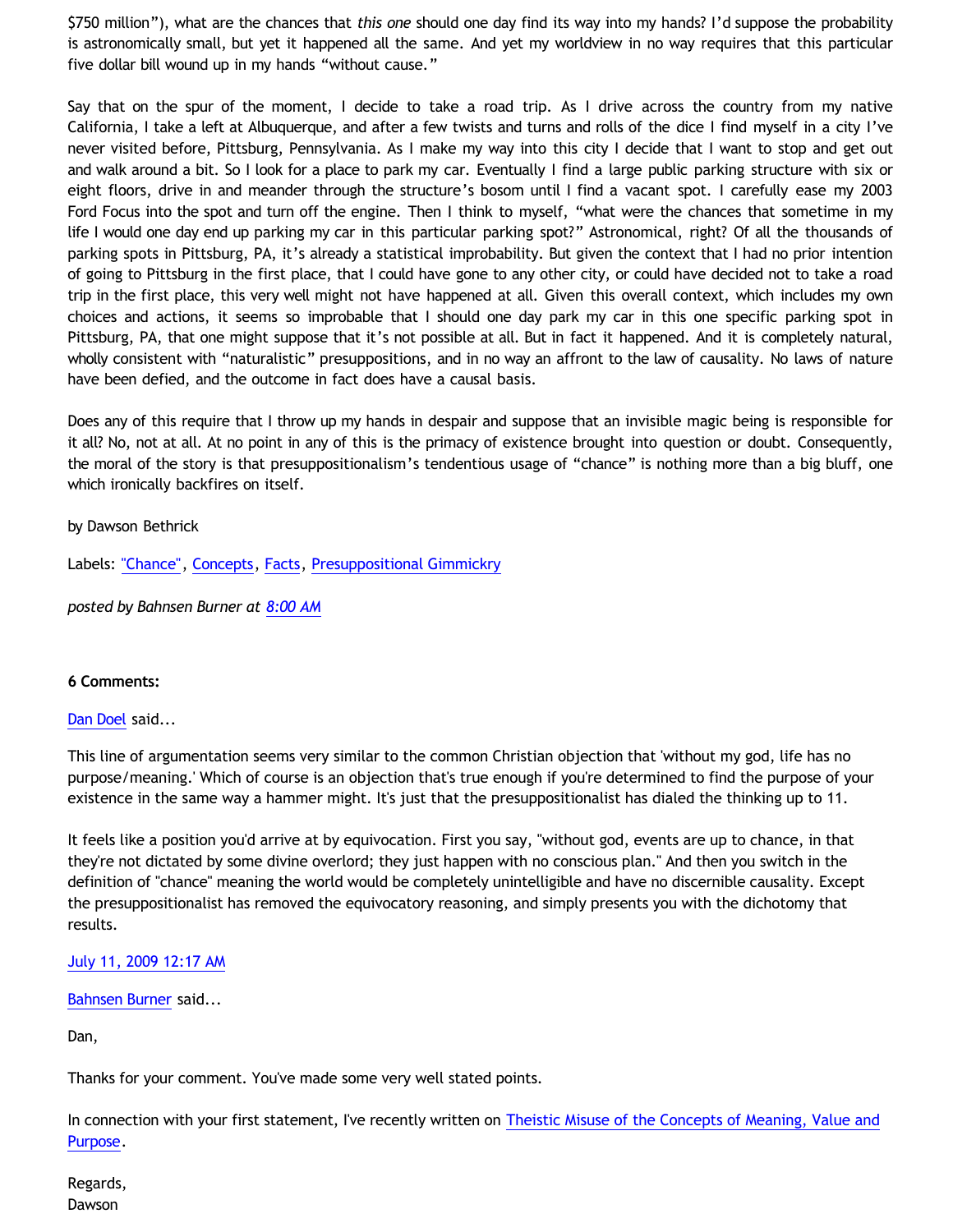## [July 11, 2009 6:58 AM](http://bahnsenburner.blogspot.com/2009/07/4219806143666603672)

[madmax](http://www.blogger.com/profile/14375140131881725965) said...

Dawson,

I just caught up with all your new posts. Great stuff.

I'm glad you addressed the "randomness" argument made by religious apologists. Its a very popular argument used by not only religious apologists but by religious Conservatives. They assert that only god can ground "purpose" and therefore only god can ground morality. Thus, a moral socio-political order must have a divine source which could never be provided by "Godless secularists."

This also connects in with the religious Right's condemnation of Charles Darwin. They view "Darwinian Evolution" as destroying morality because if Darwin is right everything must be random including morality. Also, if mankind evolved "randomly" and could have evolved differently if different external factors where present, then man wasn't made in god's image; and that must be wrong because it contradicts Christian dogma which must be true because it was revealed to man via divine inspiration yada, yada, yada. So the secularism = randomness = destruction of morality = downfall of Western Civilization is a \*major\* line of argumentation by the Religious / theocratic Right. Its basically their core anti-secular argument. So I'm glad to see you rip it to shreds.

Madmax

[July 14, 2009 7:54 PM](http://bahnsenburner.blogspot.com/2009/07/8040243269319787354)

[Bahnsen Burner](http://www.blogger.com/profile/11030029491768748360) said...

Hi Madmax,

Right - the "chance universe" characterization energizes many avenues of criticism against non-believing positions, even in the area of science, especially in the case of discoveries whose implications are damaging to religious dogma. It is fundamentally a straw man in that the assumption that all non-Christian worldviews ultimately boil down to "randomness" or a "chance universe" is totally misrepresentative. As I noted in my blog, apologists do attempt to support this characterization with quotes from various thinkers (e.g., B. Russell, J. Huxley, W. Gilberti, M. Chown, et al.). But where they err is in supposing these individuals speak for the wider population. They don't. Ironically, they effectually assume that non-believers are monolithic in their views, even though non-believers do not claim that their positions are inspired by an omniscient deity.

Little by little, I am developing a one-stop resource which calls such assumptions into question. If you encounter a theist who tries to pull these gimmicks on you, you're invited to link them to the appropriate entry on my blog. They haven't checked their premises, but here's a source that does check them.

Of course, if you encounter other assertions or arguments that I have not covered, please let me know. I'd be happy to take a look at them as time allows.

Regards, Dawson

## [July 15, 2009 8:57 AM](http://bahnsenburner.blogspot.com/2009/07/3956833277633025774)

[yao](http://www.blogger.com/profile/03490317878600379123) said...

for all the impressive arguments presented here, i wonder what good they will be when we die.

To me it's simple, i could argue that there is no god till the cows come home and it would make no difference to me when i die because there is no god.

but what if there really is a God? what then?